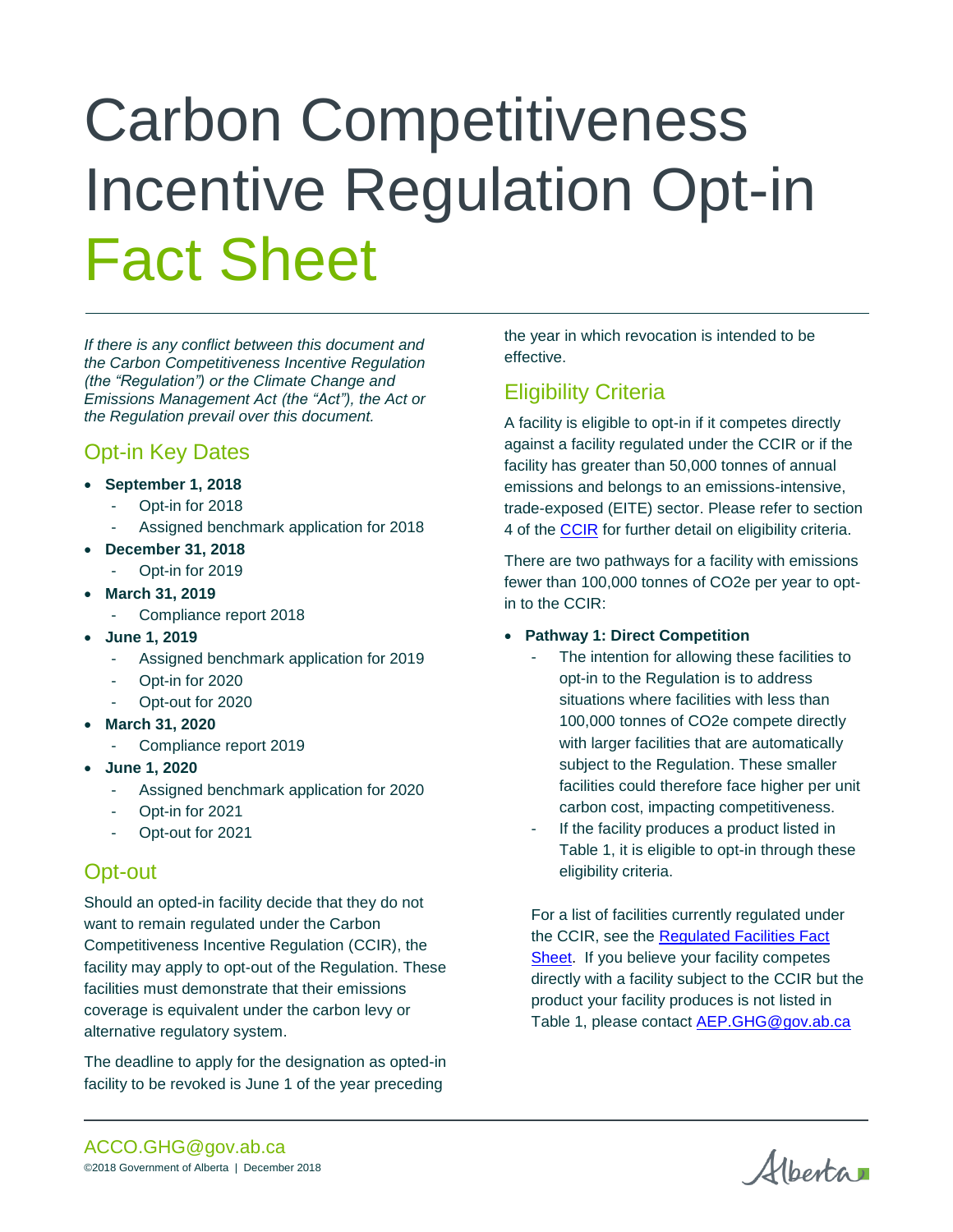#### **Table 1: Sectors and products that compete directly with facilities regulated by the CCIR**

|                               |                                      | <b>North American</b> |
|-------------------------------|--------------------------------------|-----------------------|
|                               |                                      | <b>Product</b>        |
| <b>Sector</b>                 | <b>Product</b>                       | <b>Classification</b> |
|                               |                                      | <b>System</b>         |
| Agroindustry                  | Crude Canola Oil                     | 182133                |
| Agroindustry                  | Refined Canola Oil                   | 182112                |
| Agroindustry                  | <b>Biodiesel Fuel</b>                | 2612221               |
| Agroindustry                  | <b>Distilled Liquor</b>              | 21113                 |
| Agroindustry/Chemical         | Ethanol (Denatured)                  | 2711314               |
| Chemical                      | <b>Carbon Black</b>                  | 2711251               |
| Chemical                      | <b>Ethanol Fuel</b>                  | 261213                |
| Chemical                      | Ethylene                             | 2632111               |
| Chemical                      | Ethylene Glycol                      | 2711315               |
| Chemical                      | Iso-octane                           | 2632131               |
| Chemical                      | Linear Alpha Olefins                 | 2632131               |
| Chemical                      | Pentane                              | 2632131               |
| Chemical                      | Styrene Monomer                      | 2632121               |
| Chemical                      | <b>Calcined Coke</b>                 | 2611112               |
| Chemical                      | Hydrogen                             | 2711115               |
| Chemical                      | Methanol                             | 2711315               |
| Chemical                      | Polyethylene                         | 2811121               |
| Chemical                      | Hydrogen Peroxide                    | 2711284               |
| <b>Coal Mines</b>             | <b>Bituminous Coal</b>               | 144112                |
| <b>Coal Mines</b>             | Sub-bituminous Coal                  | 144121                |
| Fertilizer                    | Ammonia                              | 2721122               |
| Fertilizer                    | <b>Ammonium Nitrates</b>             | 2721122               |
| Fertilizer                    | Ammonium<br>Phosphate                | 2721131               |
| Fertilizer                    | Ammonium Sulphate                    | 2721122               |
| Fertilizer                    | Urea                                 | 2721111               |
| Fertilizer                    | Urea Ammonium                        | 2721141               |
|                               | <b>Nitrate</b>                       |                       |
| <b>Food Processing</b>        | Live Weight of Cattle                | 1111111               |
| <b>Forest Products</b>        | Pulp                                 | 25112                 |
| <b>Metals</b>                 | Cobalt                               | 1552321               |
| Metals                        | Nickel                               | 1531111               |
| Mineral                       | Cement                               | 465111                |
| Mineral                       | Lime                                 | 4651311               |
| Mineral                       | Magnesium Oxide                      | 2911441               |
| <b>Natural Gas Processing</b> | Natural Gas                          | 142 <sup>1</sup>      |
| Natural Gas Processing        | <b>Natural Gas Liquids</b>           | $143^{1}$             |
| Oil Sands                     | <b>Bitumen</b>                       | 141121                |
| Power Plant                   | Electricity                          | 146111                |
| Refining                      | <b>Refined Petroleum</b><br>Products | 261                   |
| Upgrading                     | Synthetic crude oil                  | 14113                 |

#### **Pathway 2: EITE Facilities**

- Facilities that belong to an EITE sector as defined in Section 4(1)(b) of the [CCIR](http://www.qp.alberta.ca/1266.cfm?page=2017_255.cfm&leg_type=Regs&isbncln=9780779800193) and had total regulated emissions of 50,000 tonnes in any year since 2013 or is expected to exceed 50,000 tonnes in its third year of commercial operation are eligible to opt-in.
- Table 2 provides a list of EITE sectors that include at least one facility that met or exceeded the 50,000-tonne CO2e threshold.

| <b>NAICS</b> | <b>Name</b>                                                                                                            |  |
|--------------|------------------------------------------------------------------------------------------------------------------------|--|
| 211110       | Oil and Gas extraction (except oil sands) <sup>1</sup>                                                                 |  |
| 211140       | Oil-sands extraction                                                                                                   |  |
| 212100       | Coal mining                                                                                                            |  |
| 221100       | Electric power generation, transmission and<br>distribution                                                            |  |
| 311200       | Grain and oilseed milling                                                                                              |  |
| 311300       | Sugar and confectionery product manufacturing                                                                          |  |
| 322100       | Pulp, paper and paperboard mills                                                                                       |  |
| 324100       | Petroleum and Coal Product Manufacturing                                                                               |  |
| 325100       | Basic chemical manufacturing                                                                                           |  |
| 325300       | Pesticide, fertilizer and other agricultural<br>chemical manufacturing                                                 |  |
| 327000       | Non-metallic mineral product manufacturing<br>(including Lime and Cement and Concrete<br><b>Product Manufacturers)</b> |  |
| 331110       | Iron and steel mills and ferro alloy<br>manufacturing                                                                  |  |
| 331400       | Non-ferrous metal (except aluminum) production<br>and processing                                                       |  |
| 486210       | Pipeline transportation of natural gas                                                                                 |  |

#### **Table 2: EITE sectors that include at least one facility that meets or exceeds 50,000 tonnes**

*Tables 1 and 2 will be updated occasionally as facilities enter the Regulation change. Facilities that do not produce a product listed in Table 1, or belong to a sector listed in Table 2 and believe that they meet the criteria for opting-in to the Regulation, should provide evidence to support this claim in an opt-in application. These facilities may also contact [AEP.GHG@gov.ab.ca](mailto:AEP.GHG@gov.ab.ca) for further information and guidance.* 

 $\overline{a}$ 

Alberta

 $1$  Conventional oil and gas facilities exempt from the carbon levy will not be permitted to opt-in.